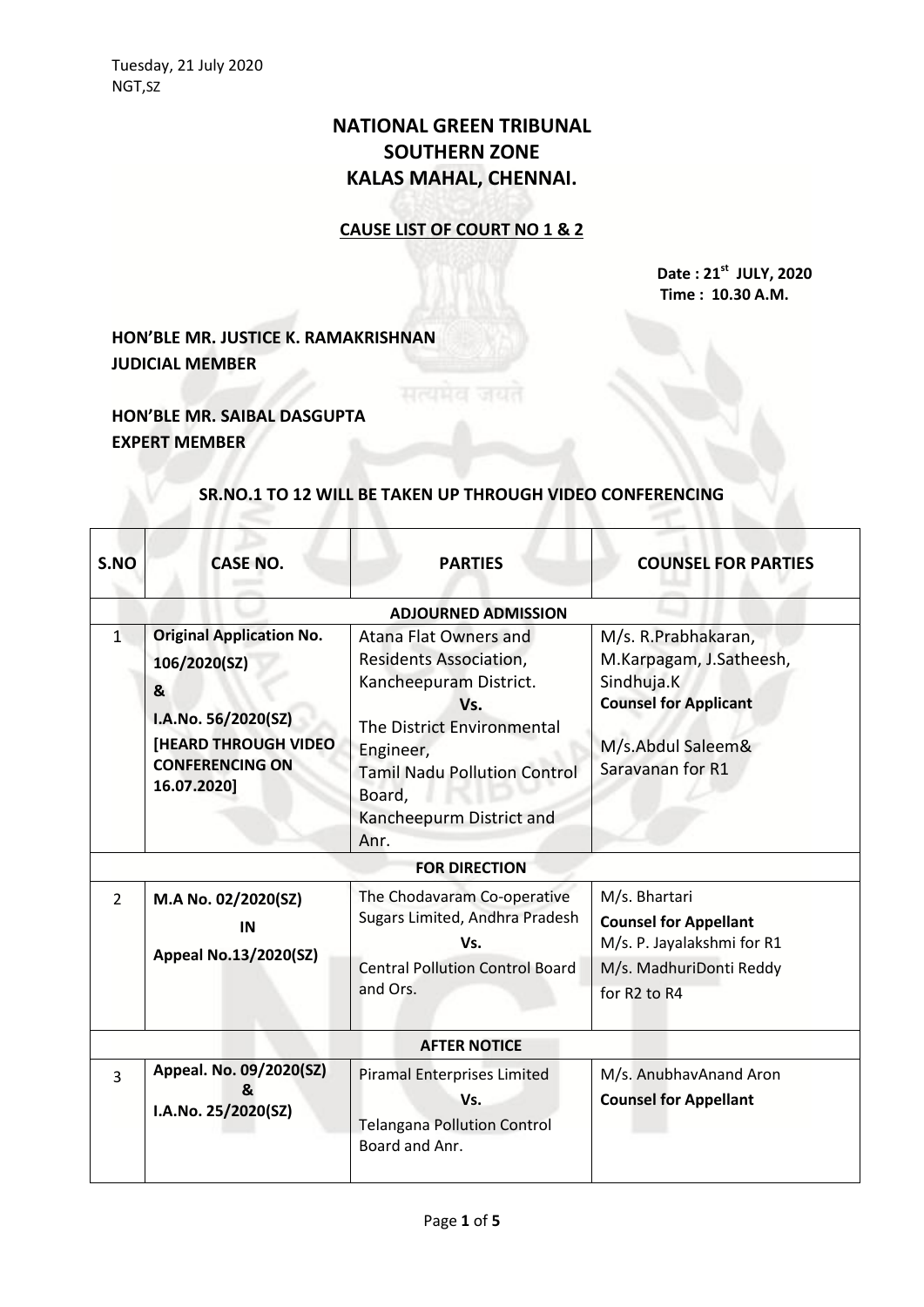| <b>FOR COMPLETION OF PLEADINGS</b> |                                                                                                                        |                                                                                                                                              |                                                                                                                                                                                                                  |
|------------------------------------|------------------------------------------------------------------------------------------------------------------------|----------------------------------------------------------------------------------------------------------------------------------------------|------------------------------------------------------------------------------------------------------------------------------------------------------------------------------------------------------------------|
| 4                                  | <b>Original Application No.</b><br>28/2020(SZ)<br><b>[HEARD THROUGH VIDEO</b><br><b>CONFERENCING ON</b><br>15.07.2020] | MeenavaThanthai<br>K.R.Selvaraj Kumar,<br>MeenavarNalaSangam<br>Vs.<br>State of Tamil Nadu and Ors.                                          | M/s. K.Maheswaran<br><b>Counsel for Applicant</b><br>M/s. Mani Gopi for R1, R5, R7<br>M/s. C. Kasirajan for R4<br>M/s. Kamalesh Kannan for R6<br>[FOR CONSIDERATION OF REPORT]                                   |
|                                    |                                                                                                                        | <b>FOR REPORT</b>                                                                                                                            |                                                                                                                                                                                                                  |
| 5                                  | <b>Original Application No.</b><br>197/2016(SZ)                                                                        | Varadarajan<br>Vs.<br>The Regional Director,<br>Central Ground Water Board,<br>Chennai and Ors.                                              | M/s. N.Suresh<br><b>Counsel for Applicant</b><br>M/s.D.Ramesh Kumar for R1<br>M/s.Yasmeen Ali for R2<br>M/s. Mani Gopifor R3, R4, R5<br>M/s. Ramesh Venkatachalapathy<br>for R6<br>[FOR CONSIDERATION OF REPORT] |
| 6                                  | <b>Original Application</b><br>No.143/2017(SZ)                                                                         | MeenavaThanthai<br>K.R.Selvaraj Kumar<br>MeenavarNalaSangam,<br>Vs.<br>The Director,<br>Directorate of School Education,<br>Chennai and Ors. | M/s. K.Mageshwaran<br><b>Counsel for Applicant</b><br>M/s. H.Yasmeen Ali for R2<br>M/s. Mani Gopifor R3 & R4<br>M/s. T.V. Vineeth Kumar for R5<br>[FOR CONSIDERATION OF REPORT]                                  |
| $\overline{7}$                     | <b>Original Application No.</b><br>240/2017(SZ)                                                                        | S.P.Muthuraman<br>Vs.<br>The Secretary,<br><b>Environment and Forest</b><br>Department,<br>Government of Tamil Nadu,<br>Chennai and ors.     | M/s. S.MuthuVairam<br><b>Counsel for Applicant</b><br>M/s. S.N.Parthasarathi for R1<br>M/s.AbdulSaleem & S.Saravanan<br>for R2 & R3, R4<br>M/s. AL.Ganthimathi for R5<br>[FOR CONSIDERATION OF REPORT]           |
| 8                                  | <b>Original Application No.</b><br>04/2019(SZ)                                                                         | Anirudh Reddy<br>Vs.<br>Union of India and Ors.                                                                                              | M/s. Sanjay Upadhyay<br><b>Counsel for Applicant</b><br>M/s. M. Sumathi for R1<br>M/s. R. Thirunavukarasu for R2<br>M/s. Yasmeen Ali for R3<br>M/s. T. Saikrishnan for R4<br>[FOR FILING REPORT]                 |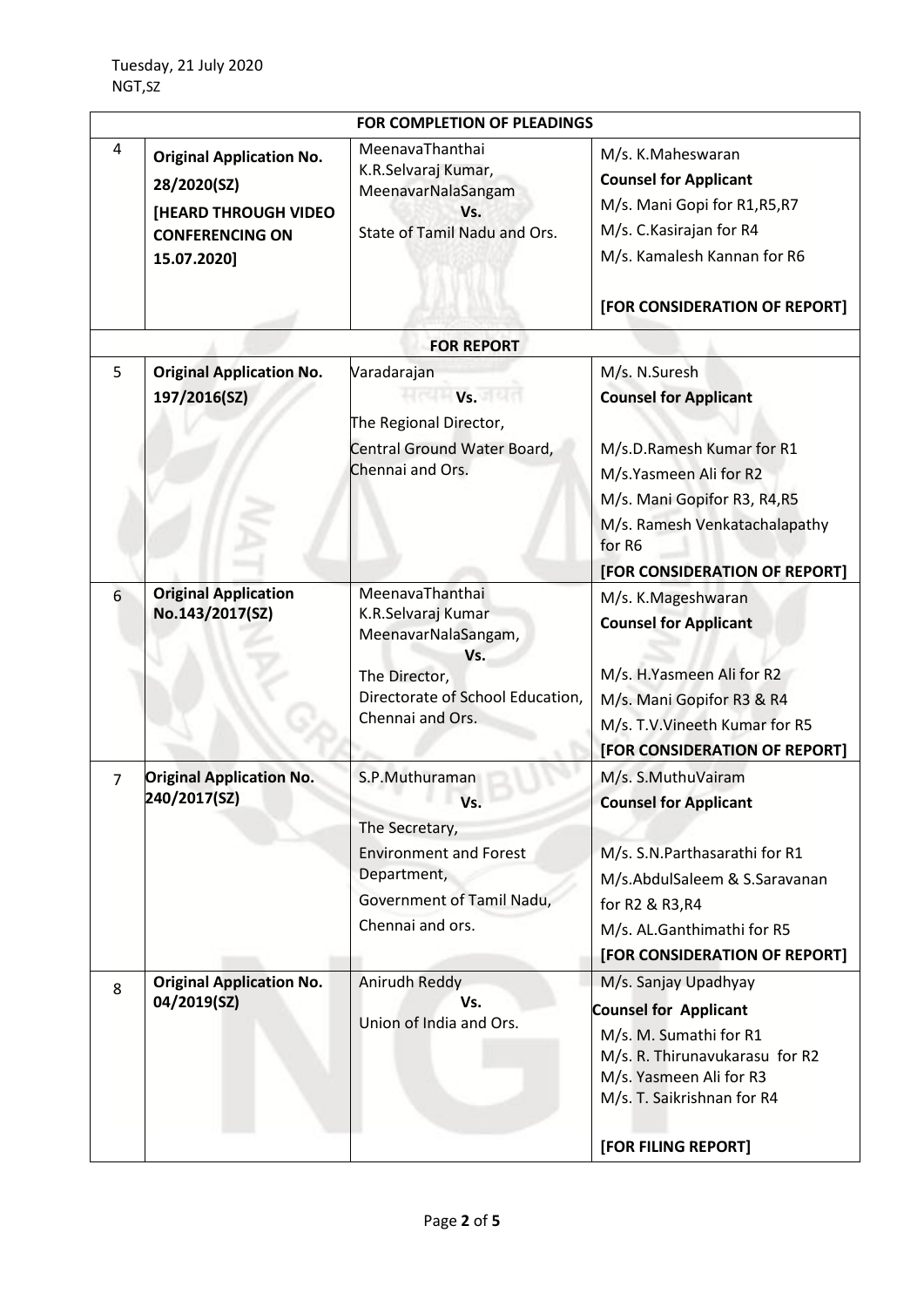| 9<br>10  | <b>Original Application No.</b><br>04/2020(SZ)<br><b>WITH</b><br><b>Original Application No.</b><br>05/2020(SZ)                             | Chava Srinivas and Anr.<br>Vs.<br>M/s.AnandMetallics& Power<br>Pvt. Ltd. &Ors.<br>Capt L.K Reddy (Retd)<br>Vs.<br>M/s.Om Shiv Shakthi Iron<br>Industries Pvt Ltd., &Ors.                           | M/s. V.K.Singh<br><b>Counsel for Applicant</b><br>M/s. T.Sai Krishnan for R2<br>[FOR CONSIDERATION OF REPORT]<br>M/s. V.K.Singh<br><b>Counsel for Applicant</b><br>M/s. T.Sai Krishnan for R2<br>[FOR CONSIDERATION OF REPORT]                                                         |
|----------|---------------------------------------------------------------------------------------------------------------------------------------------|----------------------------------------------------------------------------------------------------------------------------------------------------------------------------------------------------|----------------------------------------------------------------------------------------------------------------------------------------------------------------------------------------------------------------------------------------------------------------------------------------|
|          |                                                                                                                                             | <b>FOR HEARING</b>                                                                                                                                                                                 |                                                                                                                                                                                                                                                                                        |
| 11<br>12 | M.A.No.234/2016(SZ)<br>IN<br>Diary.No.623/2016(SZ)<br>IN<br>Unnumbered<br>Appeal/2016(SZ)<br><b>Original Application No.</b><br>66/2017(SZ) | Veerendra Kumar. R<br>Vs.<br>The Ministry of Environment,<br>Forests and Climate Change,<br>New Delhi and Ors.<br>VallapureddyGariGovardhan<br>Reddy and ors.<br>Vs.<br>Union of India and ors.    | M/s .A.Yogeshwaran<br><b>Counsel for Appellant</b><br>M/s. G.M.SyedNurullahSheriff<br>for R1<br>M/s.Devaraj Ashok for R2<br>M/s.M.R.Gokul Krishnan for R3<br>M/s. S.S.Rajesh for R4<br>[FOR HEARING]<br>M/s.A.Yogeshwaran<br><b>Counsel for Applicant</b><br>M/s. Me.Saraswathy for R1 |
|          |                                                                                                                                             |                                                                                                                                                                                                    | M/s. MadhuriDonti Reddy<br>for R <sub>2</sub> ,R <sub>3</sub><br>M/s. V.Chandrakanthanfor R4<br>(MoA not filed)<br>[HEARING]                                                                                                                                                           |
|          |                                                                                                                                             | SR.NO. 13 & 14 WILL BE TAKEN UP IN 27.07.2020 THROUGH VIDEO CONFERENCING<br>Tribunal on its own motion                                                                                             |                                                                                                                                                                                                                                                                                        |
| 13       | <b>Original Application No.</b><br>06/2020(SZ)                                                                                              | <b>SUO MOTU</b> based on the News<br>Item inMalayalaManorama,<br>Malayalam News Daily dt:<br>09.01.2020 "Plastic Waste<br><b>Storage Facility of Chalakudy</b><br>Municipality destroyed in Fire". | M/s. Rema Smrithi for R2,R4<br><b>[FOR FILING ACTION TAKEN</b><br><b>REPORT]</b>                                                                                                                                                                                                       |
|          |                                                                                                                                             | Vs.<br>The District Collector,<br>Thrissur and Ors.                                                                                                                                                |                                                                                                                                                                                                                                                                                        |
| 14       | <b>Original Application No.</b><br>174 of 2017(SZ)                                                                                          | <b>Suo Motu</b><br>Proceedings initiated based on<br>the newspaper report published<br>in "Dinakaran" Tamil daily                                                                                  | M/s. M.ManiGopi for R1<br>M/s. C. Kasirajan<br>for R4,R6                                                                                                                                                                                                                               |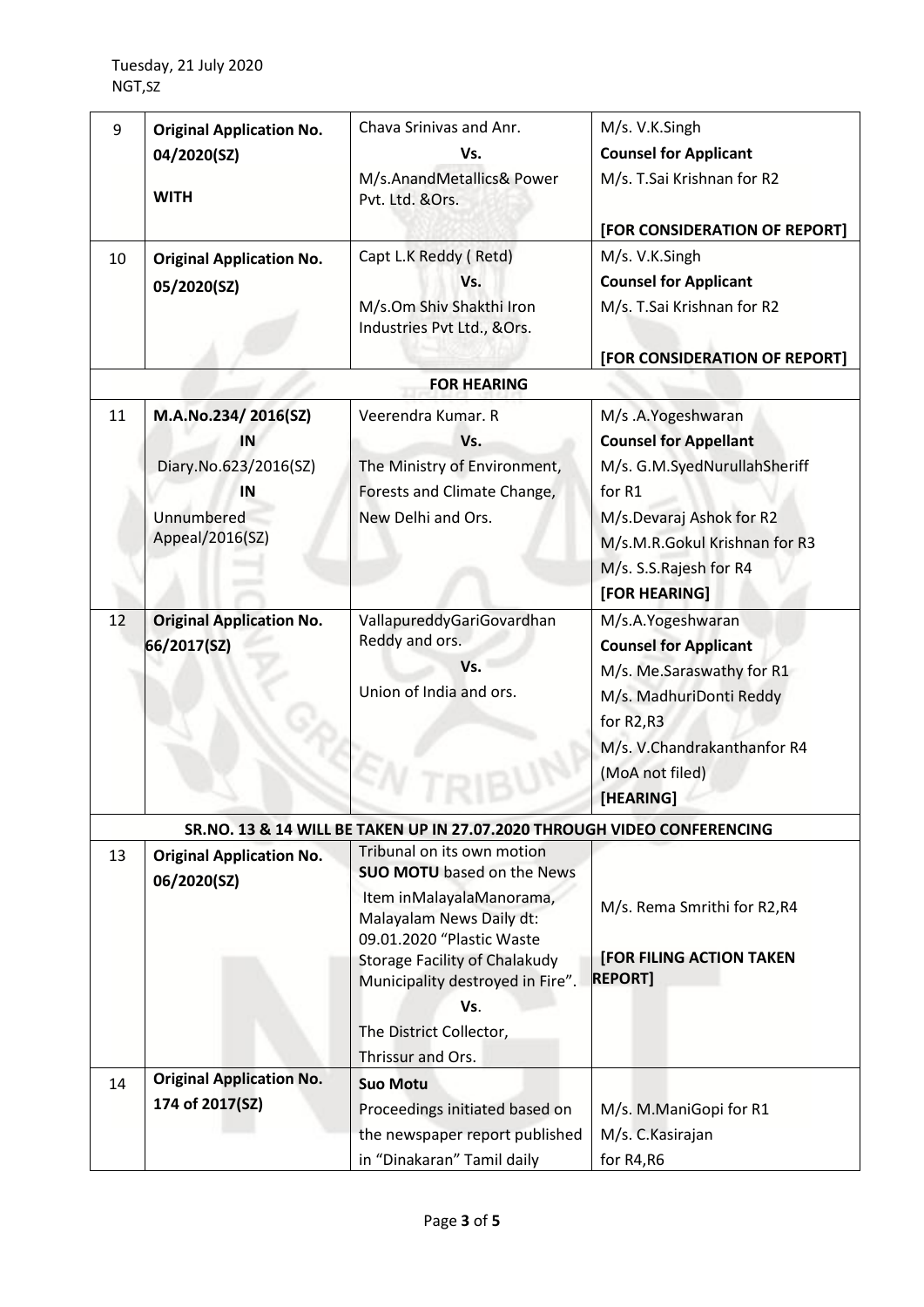|    |                                                                             | newspaper dated 02.08.2017<br>under the Caption Toxic Foam<br>formation in Mettur Dam<br>Vs.<br>The Chief Secretary to<br>the Government of Tamil Nadu,<br>Chennai and Ors.<br>SR.NO. 15 TO 18 WILL BE TAKEN UP IN 29.07.2020 THROUGH VIDEO CONFERENCING                             | [FOR CONSIDERATION OF REPORT]                                                                                                                                                        |
|----|-----------------------------------------------------------------------------|--------------------------------------------------------------------------------------------------------------------------------------------------------------------------------------------------------------------------------------------------------------------------------------|--------------------------------------------------------------------------------------------------------------------------------------------------------------------------------------|
| 15 | <b>Original Application No.</b><br>217/2017(SZ)                             | Kamarudheen<br>Vs.<br>The Kerala State Pollution<br><b>Control Boardand Ors.</b>                                                                                                                                                                                                     | M/s. Kamaleshkannan<br><b>Counsel for Applicant</b><br>M/s. Rema Smirithi.V.Kfor R1<br>M/s.Suvitha for R2<br>M/s.Gupta & Ravi for R3<br>[FOR SUBMITTING THE REPORT]                  |
| 16 | <b>Original Application No.</b><br>24/2019(SZ)                              | HasainarSharjid<br>Vs.<br>Union of India and Ors.                                                                                                                                                                                                                                    | M/s. Surya senthil<br><b>Counsel for Applicant</b><br>M/s. M.Sumathi for R1<br>M/s. Harikrishnan for R7<br>[FOR REPORT]                                                              |
| 17 | <b>Original Application No.</b><br>32/2019 (SZ)<br>&<br>I.A.No. 42/2020(SZ) | P.Saravanan<br>Vs.<br>The Chairman, Tamil Nadu<br>Pollution Control Board,<br>Chennai and Ors.                                                                                                                                                                                       | M/s.Vasudevan<br><b>Counsel for Applicant</b><br>M/s. C. Kasirajan R1, R2<br>M/s.M. Mani Gopi for R3& R4<br>M/s. Dinesh for R5<br>[FOR CONSIDERATION OF<br><b>COMPLIANCE REPORT]</b> |
| 18 | <b>OriginalApplication No.</b><br>18/2020(SZ)                               | The Tribunal on its own motion<br><b>SUO MOTU</b> based on the News<br>item in The New Indian Express,<br>Chennai Edition dt: 27.01.2020,<br>" Urapakkam resident's brave<br>death threats, turn cesspool in to<br>lake".<br>Vs.<br>The District Collector,<br>Chengalpattu and Ors. | M/s.M. Mani Gopi for R1 & R4<br>M/s. Abdul Saleem& S. Saravanan<br>for<br>R <sub>2</sub> & R <sub>3</sub><br>[FOR CONSIDERATION OF REPORT]                                           |
|    |                                                                             | SR.NO. 19 TO 22 WILL BE TAKEN UP IN 04.08.2020 THROUGH VIDEO CONFERENCING                                                                                                                                                                                                            |                                                                                                                                                                                      |
| 19 | <b>Original Application No.</b><br>49/2017(SZ)                              | F.Thankachan<br>Vs.<br>The District Collector,<br>Kanyakumari DistrictandOrs.                                                                                                                                                                                                        | M/s.V.Raghavan<br><b>Counsel for Applicant</b><br>M/s. M. Mani Gopi for R1<br>M/s. C. Kasi Rajan for R2<br>M/s. C.K.M. Apaji for LR of R4<br>[FOR CONSIDERATION OF REPORT]           |